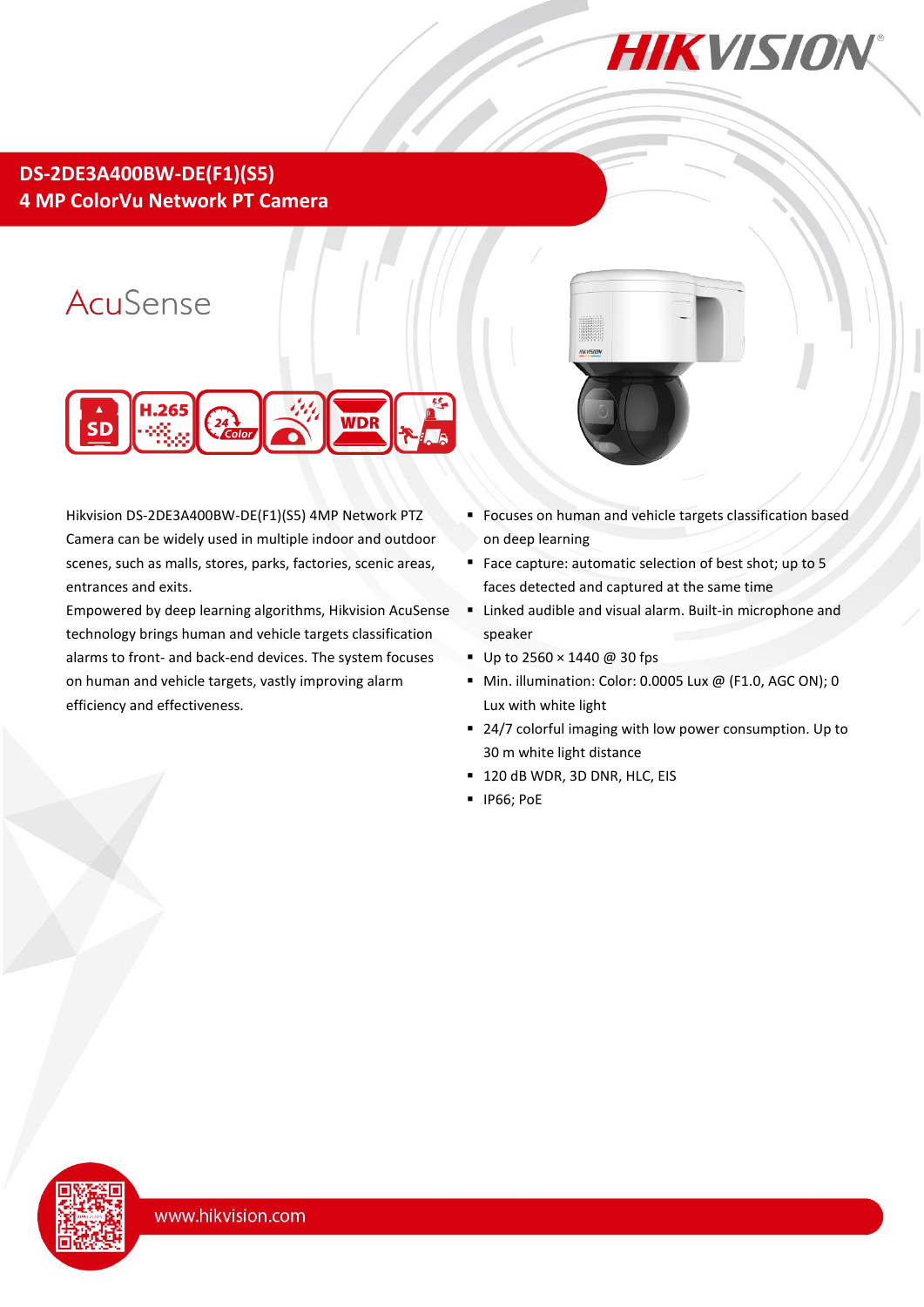

#### **DORI**

The DORI (detect, observe, recognize, identify) distance gives the general idea of the camera ability to distinguish persons or objects within its field of view. It is calculated based on the camera sensor specification and the criteria given by EN 62676-4: 2015.

| <b>DORI</b>     | <b>Detect</b>     | <b>Observe</b>              | Recognize          | <b>Identify</b>           |
|-----------------|-------------------|-----------------------------|--------------------|---------------------------|
| Definition      | $25 \text{ px/m}$ | $63 \text{ px/m}$           | $125 \text{ px/m}$ | $250 \text{ px/m}$        |
| Distance (Tele) | 77.0 m (252.6 ft) | 30.5 m $(100.1 \text{ ft})$ | 15.4 m (50.5 ft)   | $7.7 \text{ m}$ (25.3 ft) |

## **· Specification**

| Camera                 |                                                                                      |  |  |  |
|------------------------|--------------------------------------------------------------------------------------|--|--|--|
| Image Sensor           | 1/1.8" progressive scan CMOS                                                         |  |  |  |
| Min. Illumination      | Color: 0.0005 Lux @ (F1.0, AGC ON); 0 Lux with white light                           |  |  |  |
| <b>Shutter Speed</b>   | 1/1 to 1/30,000 s                                                                    |  |  |  |
| Day & Night            | 24/7 colorful imaging                                                                |  |  |  |
| Zoom                   | 16x digital                                                                          |  |  |  |
| Max. Resolution        | $2560 \times 1440$                                                                   |  |  |  |
| Lens                   |                                                                                      |  |  |  |
| Focal Length           | 4 mm                                                                                 |  |  |  |
|                        | Horizontal field of view: 89°                                                        |  |  |  |
| <b>FOV</b>             | Vertical field of view: 45°                                                          |  |  |  |
|                        | Diagonal field of view: 107.0°                                                       |  |  |  |
| Aperture               | F1.0                                                                                 |  |  |  |
| Illuminator            |                                                                                      |  |  |  |
| Supplement Light Type  | White Light                                                                          |  |  |  |
| Supplement Light Range | White Light Distance: up to 30 m                                                     |  |  |  |
| <b>PTZ</b>             |                                                                                      |  |  |  |
| Movement Range (Pan)   | $350^\circ$                                                                          |  |  |  |
|                        |                                                                                      |  |  |  |
| Movement Range (Tilt)  | 0° to 90°                                                                            |  |  |  |
| Pan Speed              | Pan speed: configurable from 0.1° to 60°/s; preset speed: 60°/s                      |  |  |  |
| <b>Tilt Speed</b>      | Tilt speed: configurable from 0.1° to 50°/s, preset speed 50°/s                      |  |  |  |
| Proportional Pan       | Yes                                                                                  |  |  |  |
| Presets                | 300                                                                                  |  |  |  |
| Power-off Memory       | Yes                                                                                  |  |  |  |
| Park Action            | Preset, patrol scan                                                                  |  |  |  |
| 3D Positioning         | Yes                                                                                  |  |  |  |
| PTZ Status Display     | Yes                                                                                  |  |  |  |
| <b>Preset Freezing</b> | Yes                                                                                  |  |  |  |
| <b>Scheduled Task</b>  | Preset, patrol scan, dome reboot, dome adjust, aux output                            |  |  |  |
| <b>Video</b>           |                                                                                      |  |  |  |
|                        | 50 Hz: 25 fps (2560 × 1440, 1920 × 1080, 1280 × 960, 1280 × 720);                    |  |  |  |
| Main Stream            | 60 Hz: 30 fps (2560 × 1440, 1920 × 1080, 1280 × 960, 1280 × 720)                     |  |  |  |
|                        | 50 Hz: 25 fps (704 × 576, 640 × 480, 352 × 288);                                     |  |  |  |
| Sub-Stream             | 60 Hz: 30 fps (704 × 480, 640 × 480, 352 × 240)                                      |  |  |  |
| Third Stream           | 50Hz: 25 fps (1920 × 1080, 1280 × 960, 1280 × 720, 704 × 576, 640 × 480, 352 × 288); |  |  |  |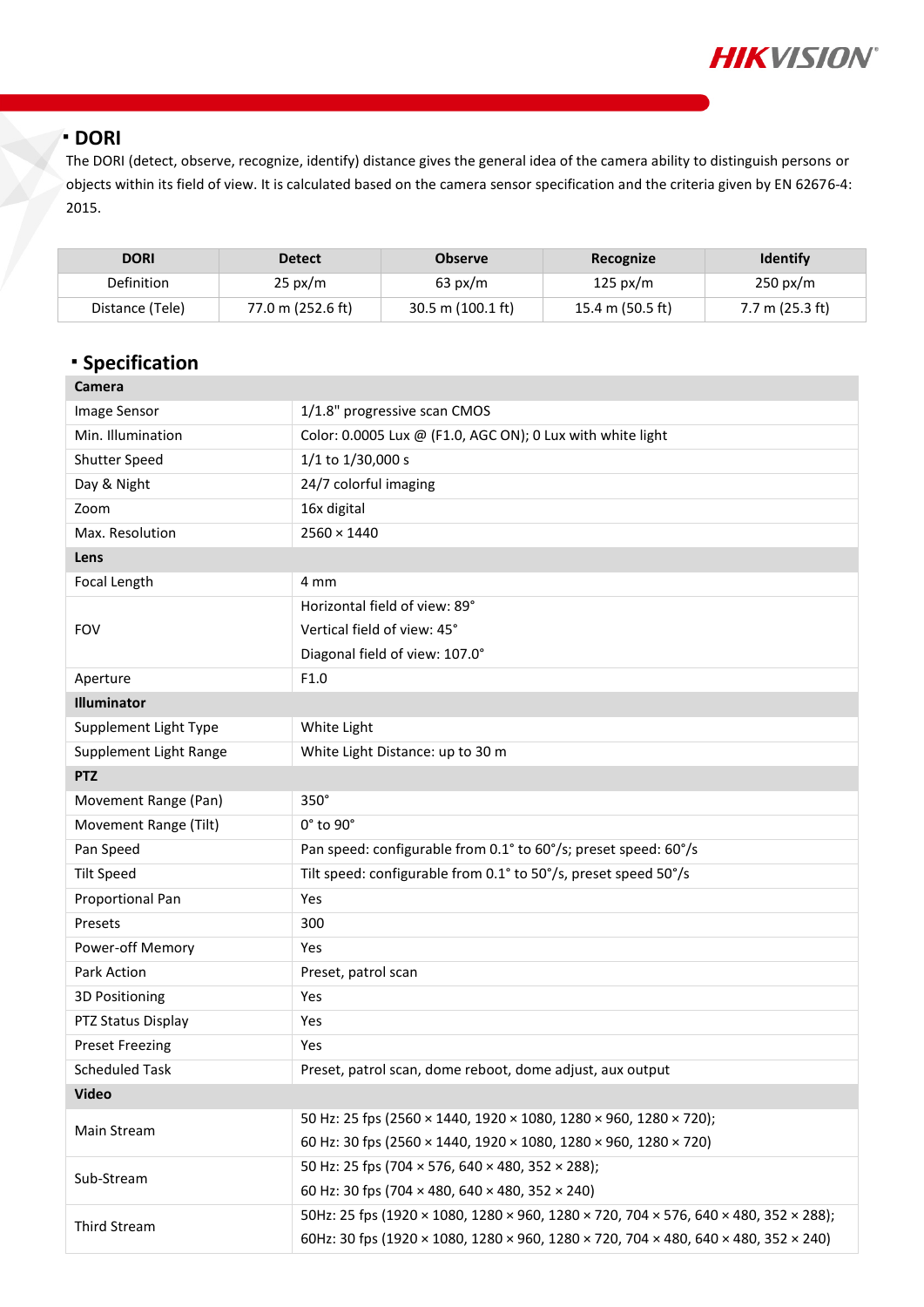

|                                    | Main stream: H.265+/H.265/H.264+/H.264                                                                                                                                                     |  |  |
|------------------------------------|--------------------------------------------------------------------------------------------------------------------------------------------------------------------------------------------|--|--|
| Video Compression                  | Sub-stream: H.265/H.264/MJPEG                                                                                                                                                              |  |  |
|                                    | Third stream: H.265/H.264/MJPEG                                                                                                                                                            |  |  |
| Scalable Video Coding (SVC)        | H.264 and H.265 encoding                                                                                                                                                                   |  |  |
| Region of Interest (ROI)           | 8 fixed regions for each stream                                                                                                                                                            |  |  |
| <b>Audio</b>                       |                                                                                                                                                                                            |  |  |
| Audio Compression                  | G.711alaw, G.711ulaw, G.722.1, G.726, MP2L2, AAC, PCM                                                                                                                                      |  |  |
| <b>Environment Noise Filtering</b> | Yes                                                                                                                                                                                        |  |  |
| <b>Network</b>                     |                                                                                                                                                                                            |  |  |
| Network Storage                    | NAS (NFS, SMB/ CIFS)                                                                                                                                                                       |  |  |
| Protocols                          | IPv4/IPv6, HTTP, HTTPS, 802.1x, QoS, FTP, SMTP, UPnP, SNMP, DNS, DDNS, NTP, RTSP,<br>RTCP, RTP, TCP/IP, UDP, IGMP, ICMP, DHCP, PPPoE, Bonjour                                              |  |  |
|                                    | ISAPI, Hikvision SDK, Hik-Connect, Open Network Video Interface (Profile S, Profile G,                                                                                                     |  |  |
| API                                | Profile T), ISUP                                                                                                                                                                           |  |  |
| Simultaneous Live View             | Up to 20 channels                                                                                                                                                                          |  |  |
| User/Host                          | Up to 32 users. 3 levels: Administrator, Operator and User                                                                                                                                 |  |  |
| Security                           | Authenticated username and password, MAC address binding, HTTPS encryption,                                                                                                                |  |  |
|                                    | 802.1X authenticated access, IP address filter                                                                                                                                             |  |  |
| Web Browser                        | IE 10+, Chrome 57+, Firefox 52+, Safari 12+                                                                                                                                                |  |  |
| Image                              |                                                                                                                                                                                            |  |  |
| Day/Night Switch                   | Day, night, auto, scheduled-switch                                                                                                                                                         |  |  |
| Image Enhancement                  | BLC, HLC, 3D DNR                                                                                                                                                                           |  |  |
| Wide Dynamic Range (WDR)           | 120 dB WDR                                                                                                                                                                                 |  |  |
| Defog                              | Digital defog                                                                                                                                                                              |  |  |
| Image Stabilization                | EIS                                                                                                                                                                                        |  |  |
| Regional Exposure                  | Yes                                                                                                                                                                                        |  |  |
| Image Settings                     | Saturation, brightness, contrast, sharpness, gain, and white balance adjustable by<br>client software or web browser                                                                       |  |  |
|                                    |                                                                                                                                                                                            |  |  |
| Image Parameters Switch            | Yes                                                                                                                                                                                        |  |  |
| Privacy Mask                       | Up to 24 masks (8 masks for each scene)                                                                                                                                                    |  |  |
| SNR                                | $>52$ dB                                                                                                                                                                                   |  |  |
| Interface                          |                                                                                                                                                                                            |  |  |
| <b>Built-in Speaker</b>            | 1 built-in speaker                                                                                                                                                                         |  |  |
| Power Output                       | 12 VDC; < 60 mA                                                                                                                                                                            |  |  |
| Ethernet Interface                 | 1 RJ45 10 M/100 M Ethernet interface; PoE (802.3at)                                                                                                                                        |  |  |
| On-board Storage                   | Built-in memory card slot, support MicroSD/SDHC/SDXC, up to 512 GB                                                                                                                         |  |  |
| Alarm                              | 1 input, 1 output                                                                                                                                                                          |  |  |
| Audio                              | 1 input (line in), max. input amplitude: 2-2.4 vpp, input impedance: $1$ K $\Omega$ ± 10%; 1<br>output (line out), line level, output impedance: 600 Ω                                     |  |  |
| RS-485                             | 1 RS-485 (Half duplex, HIKVISION, Pelco-P, Pelco-D, self-adaptive)                                                                                                                         |  |  |
| Reset                              | Yes                                                                                                                                                                                        |  |  |
| Event                              |                                                                                                                                                                                            |  |  |
| <b>Basic Event</b>                 | Video tampering alarm, motion detection, alarm input, alarm output, exception                                                                                                              |  |  |
| <b>Smart Event</b>                 | Line crossing detection, region entrance detection, unattended baggage detection,<br>object removal detection, intrusion detection, region exiting detection, audio<br>exception detection |  |  |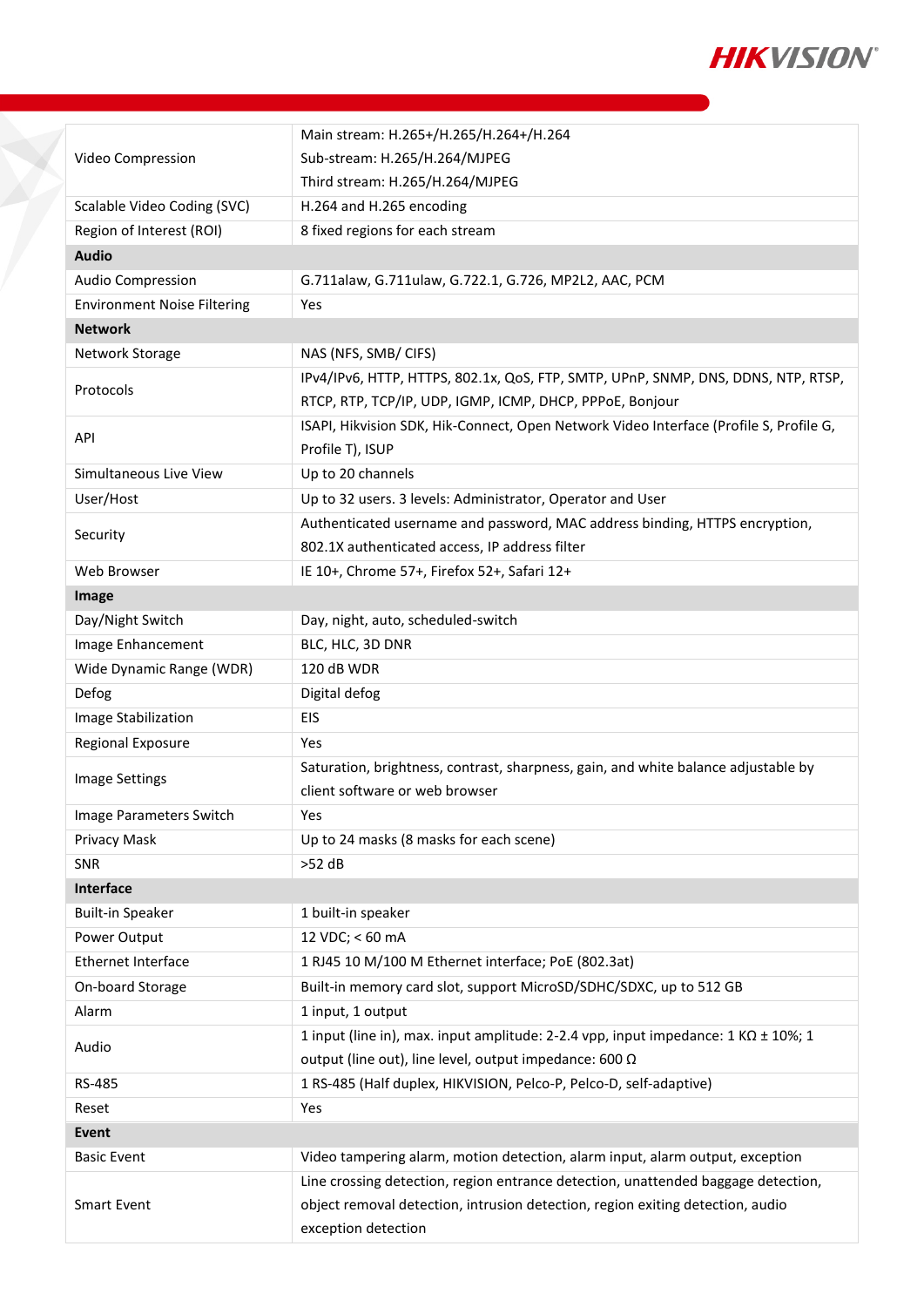

| Alarm Linkage                 | Preset, memory card video recording, alarm output, sending email, notify surveillance   |  |  |
|-------------------------------|-----------------------------------------------------------------------------------------|--|--|
|                               | center, upload to FTP, audible warning, white light flashing                            |  |  |
| <b>Deep Learning Function</b> |                                                                                         |  |  |
| Face Capture                  | Detects up to 5 faces simultaneously. Supports detecting, capturing, grading, selecting |  |  |
|                               | of face in motion, and outputs the best face picture                                    |  |  |
| <b>Perimeter Protection</b>   | Line crossing, intrusion, region entrance, region exiting                               |  |  |
|                               | Support alarm triggering by specified target types (human and vehicle)                  |  |  |
| General                       |                                                                                         |  |  |
| <b>General Function</b>       | Mirror, password protection, watermark, IP address filter                               |  |  |
| Power                         | 12 VDC, 3.33 A & PoE (802.3at), 42.5 to 57 VDC, 0.6 A                                   |  |  |
|                               | Max. 14 W (including max. 4 W for white light)                                          |  |  |
| <b>Operating Condition</b>    | Humidity: ≤ 90%, temperature: -30°C to 65°C (-22°F to 149°F)                            |  |  |
| Demist                        | <b>Yes</b>                                                                              |  |  |
| Dimension                     | 179.3 mm $\times$ 120 mm $\times$ 182 mm (7.06" $\times$ 4.72" $\times$ 7.71")          |  |  |
| Weight                        | Approx. 1.125 kg (2.48 lb.)                                                             |  |  |
| Approval                      |                                                                                         |  |  |
| Protection                    | IP66; 6000 V Lightning Protection, Surge Protection and Voltage Transient Protection    |  |  |

#### **Dimension**





Unit: mm (inch)

**Available Model**

DS-2DE3A400BW-DE(F1)(S5)(B)

## **Accessory**

**Included**



**Power adapter**